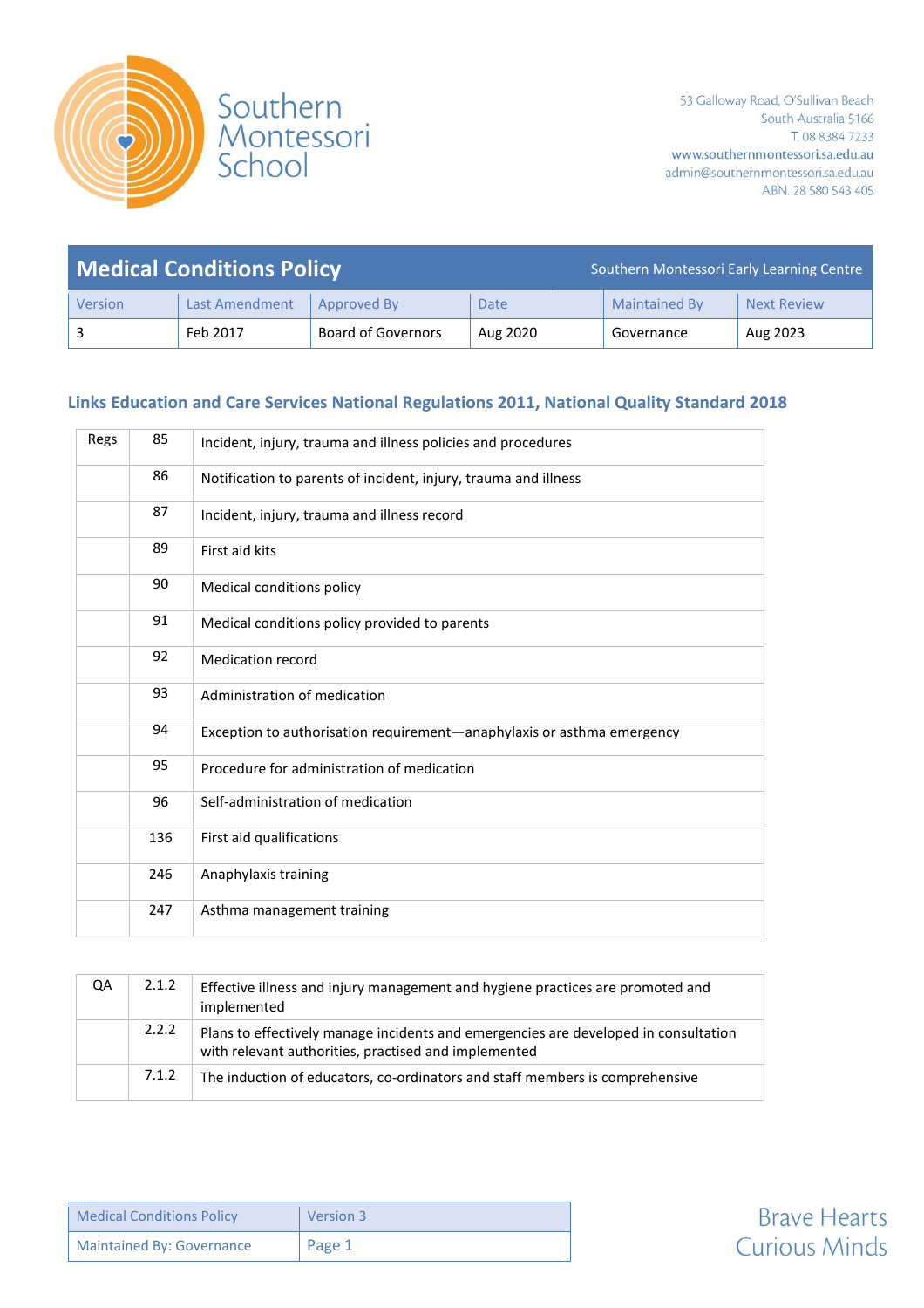#### **Background**

Families that utilise the Southern Montessori Education Centre place a high level of trust and responsibility on educators in the belief that, in their absence, their children will be kept safe and secure and their well-being protected. Medical conditions such as anaphylaxis, asthma and diabetes can result in severe, life-threatening consequences. The Centre recognises the importance of staff training that includes preventative measures to minimise risks, recognition of the signs and symptoms and emergency treatment, including administration of appropriate medication. The management of medical conditions should include the child, the parents, the educators and medical professionals. With effective management children with known medical conditions are able to participate equally in all aspects of the program.

## **Policy Statement**

The Centre strives to ensure at all times the safety and wellbeing of children with identified health care needs. In order to do so, educators must know the precise response expected of them for each individual child as detailed by the child's doctor. This policy sets out the requirements for the management of medical conditions diagnosed by a registered medical practitioner including asthma, anaphylaxis and diabetes.

## **Strategies and Practices**

- At enrolment, parents are required to complete an enrolment form for their child. The form includes provision for parents to detail any medical conditions or specific health care need their child experiences (e.g. asthma, diagnosed risk of anaphylaxis, diabetes, epilepsy). The Nominated Supervisor purposefully directs parents' attention to this section of the enrolment form, and stresses the need for accurate and complete information for the Centre to effectively meet the child's medical needs. Refer to the Centre's Enrolment Policy and Orientation Policy.
- Parents are asked to provide the Centre with any Medical Management Plans from the child's doctor. The Plan should include details of the actions to take in the event of an attack (including administering medication), written permission for the Centre to implement the Plan as required, and the contact details of the doctor who signed the Plan.
- The Centre uses the Medical Management Plan provided to develop, in collaboration with the parents, a Medical Conditions Risk Minimisation and Communication Plan for their child. The Medical Conditions Risk Minimisation and Communication Plan identifies the possible risks to the child's specific condition or health care need while at the Centre (e.g. exposure to known allergens) so that those risks can be minimised. Further, it ensures communication processes are in place so that, at all times, Centre educators have the complete, correct and up-to-date information necessary to meet the child's health needs. The Centre is guided by information from recognised authorities such as Anaphylaxis Australia, Asthma Australia, and the Australian Society for Clinical Immunology and Allergy when developing the Medical Conditions Risk Minimisation and Communication Plan.
- The Centre requires parents to provide any updates to their child's Medical Management Plan (e.g. at any time the child has been reassessed by the doctor, the child's medication has been altered or discontinued), and at other times when the Nominated Supervisor requests updates as agreed in the Medical Conditions Risk Minimisation and Communication Plan.
- A copy of the Medical Management Plan and the Medical Conditions Risk Minimisation and Communication Plan is filed with the child's Emergency contact Information and enrolment form. A copy of the Medical Management Plan is also kept where the child's medication is stored.
- With parental consent, copies of each child's Medical Management Plan are displayed in strategic places throughout the Centre, including food preparation and eating areas. With the child's right to privacy in mind, the plans are not accessible to visitors or other families. A copy of the Medical Management Plan is taken on any excursion the child attends.
- All parents are handed a copy of this Policy when they enrol their child. In addition, if the parents have advised that their child has a specific health care need, the Nominated Supervisor discusses the Policy in detail with them, and gives them the opportunity to ask any questions necessary to ensure they understand the Policy.
- All staff, educators, trainees and volunteers commencing at the Centre are given a copy of this Policy, the Policy is discussed in detail, and they are given the opportunity to clarify their understanding of the Policy.

| <b>Medical Conditions Policy</b> | Version 3 |
|----------------------------------|-----------|
| <b>Maintained By: Governance</b> | Page 2    |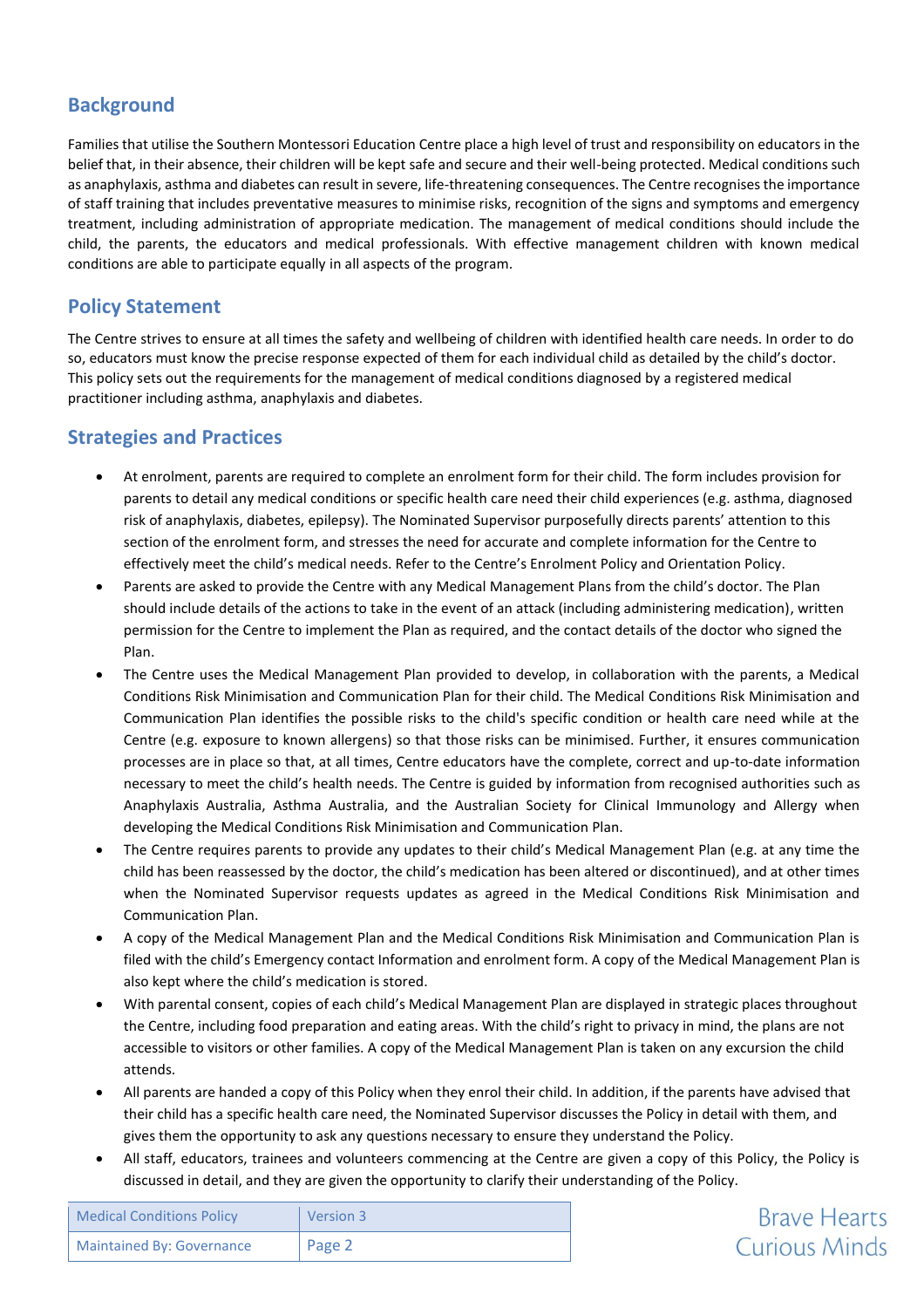- All medical details held by the Centre are kept confidential. Refer to the Centre's Privacy and Confidentiality Policy.
- The Centre takes every precaution to ensure that no child who has been prescribed medication in relation to a specific health care need, allergy or relevant medical condition attends the Centre without that medication.
- The Nominated Supervisor communicates the specific health needs of each child to all staff/ educators including the whereabouts of copies of the Medical Management Plan and any medication for the child. They are given the opportunity to ask questions to clarify that they fully understand the child's medical needs and their responsibilities attending to those needs. The Nominated Supervisor ensures that any updates are promptly conveyed to all staff/educators.
- The Nominated Supervisor provides all students and volunteers with an orientation before they commence at the Centre. The orientation includes information about specific health care needs, where Medical Management Plans are displayed and where the children's medication is kept. The Nominated Supervisor stresses the importance of alerting Centre educators immediately of any concern regarding the health and wellbeing of any child.
- The Australasian Society of Clinical Immunology and Allergy has made available an information poster Anaphylaxis Action Plan (General) – ASCIA. Copies of this poster are displayed in strategic positions throughout the Centre including the indoor and outdoor play spaces.
- The Asthma Foundation has made available an information poster Asthma First Aid. Copies of this poster are displayed in strategic positions throughout the Centre.
- The contact numbers of emergency services are displayed beside all telephone outlets in the Centre.
- All EpiPens and asthma medication are stored readily accessible to all staff (including relief staff), but inaccessible to children. Refer to the Centre's Administration of Medication Policy.
- Expiry dates of all medications held at the Centre are checked every term and parents informed of impending expiry dates.
- First Aid kits are located where educators can readily access them in an emergency. Refer to the Centre's Incident, Injury, Trauma and Illness Policy.
- The Centre ensures its practices in handling and preparing food and beverages consumed by children at the Centre prioritise the medical needs of children with known allergies. Educators take all reasonable steps to ensure the mandate is upheld if any allergens need to be excluded from the centre. Refer to the Centre's Healthy Eating and Food Handling Policy.
- At enrolment, parents inform educators if their child has any known allergies to sun protection cream, band aids, antiseptic creams and soap products. Parents acknowledge this in writing. Parents provide their own alternatives as they wish. Parents also supply any creams used for rashes.
- The Centre accesses information and resources on medical conditions and their management from recognised authorities, and provides this information to parents, educators, students and volunteers.
- Health and safety are regular items on staff meeting agendas. The topics of common allergies and medical conditions experienced by young children and how to identify and respond to them are regularly discussed during these meetings.
- The Centre reviews its health and safety practices regularly as part of its Quality Improvement Plan.
- The Centre maintains an up-to-date record of the First Aid and CPR status of all educators, together with their anaphylaxis and asthma management training. The required number of educators, with these qualifications, meet regulatory requirements at all times, including when on excursions.
- Educators intentionally teach young children about health and safety. This includes making children aware that they and/or their friends may need to take special care about some matters (e.g. the type of food they eat, the brand of sunscreen they use).
- In the event of an incident relating to a child under a Medical Management Plan, that Plan must be followed explicitly. An Incident, Injury, Trauma and Illness Record is to be completed.

| <b>Medical Conditions Policy</b> | Version 3 |
|----------------------------------|-----------|
| <b>Maintained By: Governance</b> | Page 3    |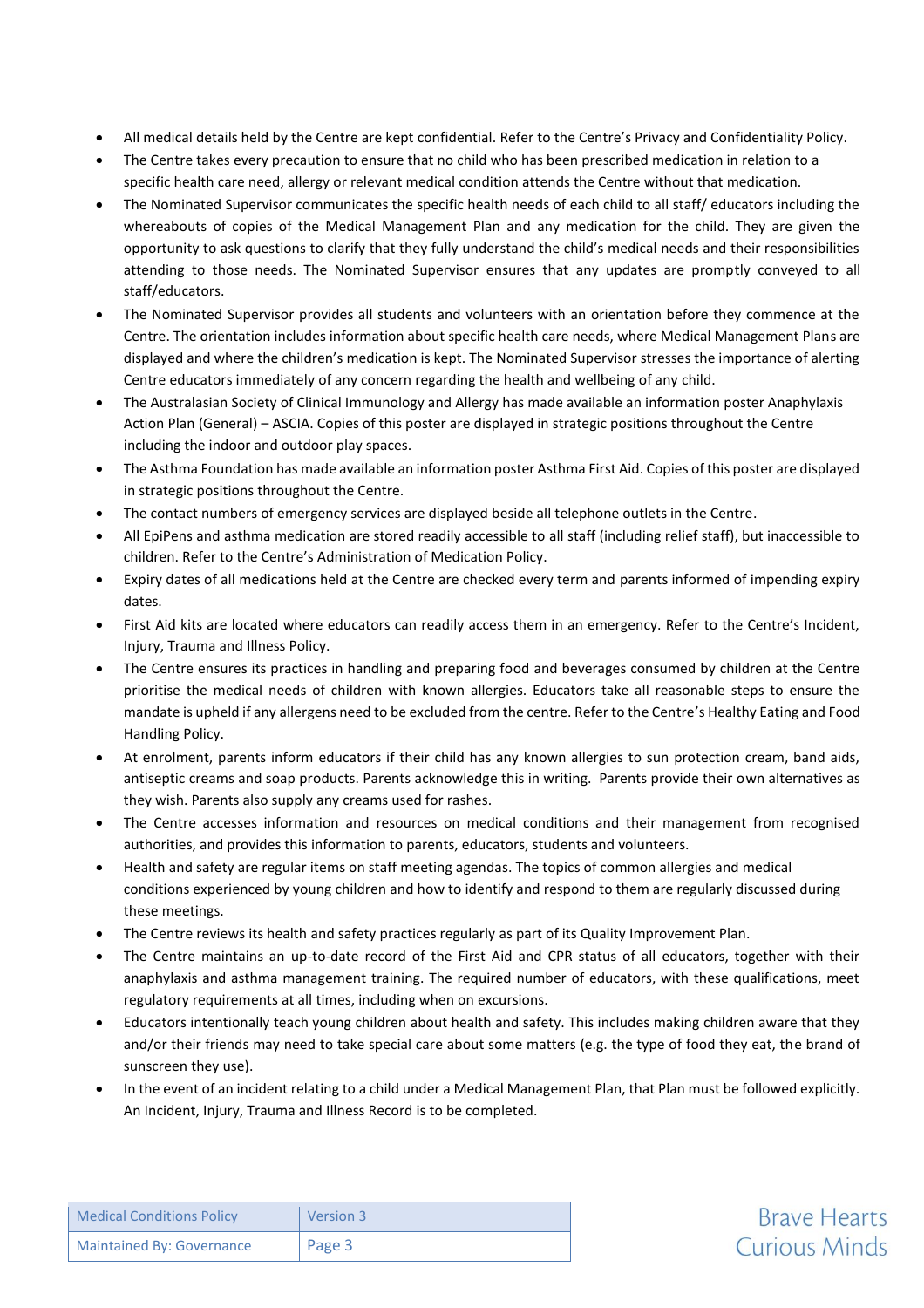## **Responsibilities of Parents**

- To inform the Centre of any updates to their child's Medical Management Plan.
- To ensure the child's medication is brought to the Centre every time the child attends the Centre.

#### **Links to Other Policies**

- Administration of Medication Policy
- Enrolment and Orientation Policy
- Incident, Injury, Trauma and Illness Policy
- Healthy Eating and Food Handling Policy
- Students, Volunteers and Visitors Policy

## **Sources, Further Reading and Useful Websites**

#### **Sources**

- Australian Society for Clinical Immunology and Allergy. (n.d.). ASIA Action plan for anaphylaxis. http://www.allergy.org.au/health-professionals/anaphylaxis-resources/ascia-action-plan-for-anaphylaxis accessed 4 April 2012
- Education and Care Centres National Regulations 2011
- National Quality Standard 2018

#### **Further Reading**

- Anaphylaxis Australia. (2020). What is anaphylaxis[? http://www.allergyfacts.org.au/allergy-and-anaphylaxis/what-is](http://www.allergyfacts.org.au/allergy-and-anaphylaxis/what-is-anaphylaxis%20%20accessed%205/5/2020)[anaphylaxis accessed 5/5/2020](http://www.allergyfacts.org.au/allergy-and-anaphylaxis/what-is-anaphylaxis%20%20accessed%205/5/2020)
- Department For Education South Australia (2020) Anaphylaxis and severe allergies [https://www.education.sa.gov.au/supporting-students/health-e-safety-and-wellbeing/health-support](https://www.education.sa.gov.au/supporting-students/health-e-safety-and-wellbeing/health-support-planning/managing-health-education-and-care/physical-health/anaphylaxis-and-severe-allergies)[planning/managing-health-education-and-care/physical-health/anaphylaxis-and-severe-allergies](https://www.education.sa.gov.au/supporting-students/health-e-safety-and-wellbeing/health-support-planning/managing-health-education-and-care/physical-health/anaphylaxis-and-severe-allergies)
- Diabetes Australia. (2020). What is Diabete[s https://www.diabetesaustralia.com.au/what-is-diabetes](https://www.diabetesaustralia.com.au/what-is-diabetes) Accessesd 5/5/2020
- National Asthma Council Australia. (2020) Asthma First Aid<https://www.nationalasthma.org.au/asthma-first-aid> Accessed 5/5/2020
- Royal Melbourne Hospital. (2020). Caring for Diabetes in Children and Adolescents. 3rd Ed. [http://www.rch.org.au/diabetesmanual/index.cfm?doc\\_id=2352](http://www.rch.org.au/diabetesmanual/index.cfm?doc_id=2352) accessed 5/5/2020
- SA Health 2020 South Australian Paediatric Clinical Practice Guidelines Acute Asthma in Children [https://www.sahealth.sa.gov.au/wps/wcm/connect/public+content/sa+health+internet/resources/policies/acute+a](https://www.sahealth.sa.gov.au/wps/wcm/connect/public+content/sa+health+internet/resources/policies/acute+asthma+in+children+-+sa+paediatric+clinical+guideline) [sthma+in+children+-+sa+paediatric+clinical+guideline](https://www.sahealth.sa.gov.au/wps/wcm/connect/public+content/sa+health+internet/resources/policies/acute+asthma+in+children+-+sa+paediatric+clinical+guideline) accesses 5/5/2020

#### **Useful Websites**

- Anaphylaxis Australia www.allergyfacts.org.au/
- Asthma Australia www.asthmaaustralia.org.au
- Asthma Queensland www.asthmafoundation.org.au/QLD
- Australian Society for Clinical Immunology and Allergy (ASCIA) www.allergy.org.au
- Diabetes Australia www.diabetesaustralia.com.au
- National Asthma Foundation Council Australia www.nationalasthma.org.au
- South Australia Health www.sahealth.sa.gov.au
- Royal Melbourne Children's Hospital [www.rch.org.au](http://www.rch.org.au/)

| <b>Medical Conditions Policy</b> | Version 3 |
|----------------------------------|-----------|
| <b>Maintained By: Governance</b> | Page 4    |